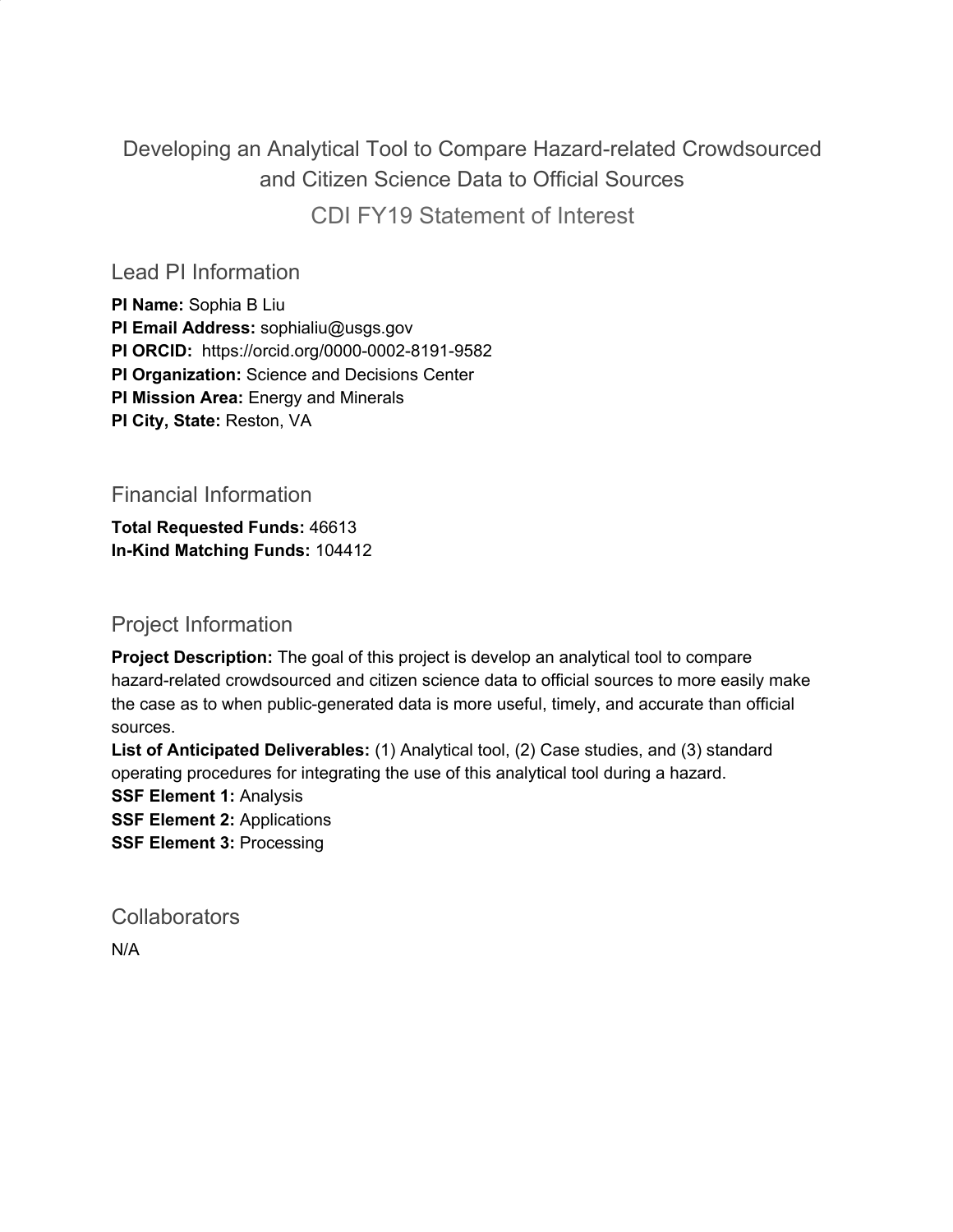**Title**: Developing an Analytical Tool to Compare Hazard-related Crowdsourced and Citizen Science Data to Official Sources

**USGS Lead PI**: Sophia B Liu

## **Project Narrative**

Many federal agencies are interested in leveraging crowdsourced and citizen science data as well as data from social media for real-time updates on hazards that effect our nation, but there are still misconceptions and distrust in the reliability of public-generated data and how to use such data for operational purposes. The goal of this project is develop an analytical tool to compare hazard-related crowdsourced and citizen science data to official sources to more easily make the case as to when publicgenerated data is more useful, timely, and accurate than official sources.

Crowdsourced and citizen science data pertaining to hazards are being generated from a number of avenues. Various Digital Volunteer Network (DVNs), such as Standby Task Force and CEDR Digital Corps, have assisted the FEMA Crowdsourcing Unit at the National Response Coordination Center to generate crowdsourced maps that curate information from social media, online websites, and mobile applications. USGS's Did You Feel It? (DYFI), NOAA's Community Collaborative Rain, Hail, and Snow Network (CoCoRaHS), and NASA's Landslide Reporter are just some examples of federal citizen science projects that produce hazard-related citizen science data. Additionally, there is growing interest to leverage social media data by developing data mining tools to better understand and detect hazards, such as the USGS Tweet Earthquake Dispatch (TED) project. Some of these crowdsourcing, citizen science, and social media data mining projects (such as USGS Did You Feel It? and The National Map Corps) have directly integrated these public-generated data with official data but others have yet to determine if the quality of these data warrants this integration into official authoritative products.

In order to more easily compare these public-generated data with official data, analytical tools are needed to compare the difference in quality, timeliness, and accuracy to official data to better explain and show the value of leveraging crowdsourced, citizen science, and social media data. This project will examine and test tools like Esri's Operations Dashboard, Insights, and Time Aware app for ArcGIS, Tableau's interactive dashboards, and Microsoft's Power BI data visualization software. Public-generated spatiotemporal data will be integrated into these analytical tools along with official data to easily compare and visualize how these data differ based on timeliness, quality, and accuracy. The deliverables from this project will consist of an analytical tool or set of tools to compare certain types of crowdsourced, citizen science, and social media data with official data sources that already exist from past hazard events (possibly from Hurricane Florence and Hurricane Michael); case studies that show how public-generated data was more or less useful compared to official data based on timeliness, quality, and accuracy; and standard operating procedures for integrating the use of this analytical tool during a hazard to better inform the use of crowdsourced, citizen science, and social media data to increase situational awareness and decision support for the emergency management community.

This CDI project is intended to inform the CDI Risk Map Project and to build on authoritative national datasets for hazards. This project is designed to inform the analysis, applications, and processing elements of the Science Support Framework and support the Citizen-Centered Innovation Community of Practice. Representatives from the USGS Natural Hazards, Water, Core Science Systems, and Ecosystems mission area, as well as from representatives from FEMA, NOAA, HHS, NASA, and other federal agencies with existing crowdsourcing and citizen science projects will participate in this project.